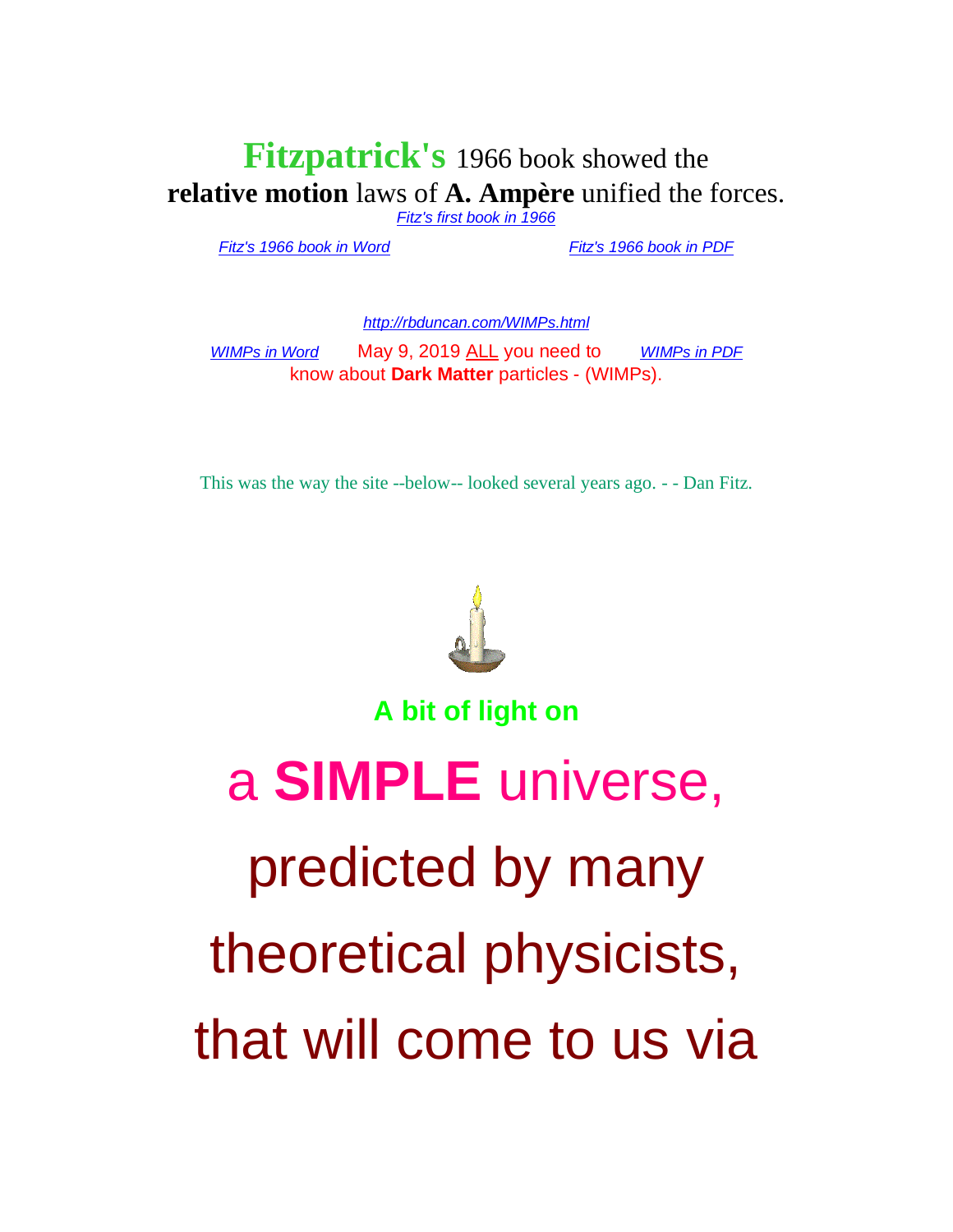## the **CLOUD**, with the top **CONCEPTS** of Ampère, Einstein and NASA's Dr. Milo Wolff.

## **ABSTRACT**

No scientists are right all the time, yet certain concepts are right all the time.

I'll show you the best concepts of André Ampère, Albert Einstein, and Dr. Milo Wolff, a NASA scientist who helped get us to the moon.

These concepts are right all the time and they give us a picture of this universe that's better than any 3D Technicolor movie, making the **fundamental forces** of our entire universe exceptionally simple to understand.

However, the **frame-work**, these **fundamental forces** use to give us — either binding energy or mass — is extremely complex, and will require new *phase/frequency* math tools along with extensive use of cloud computing.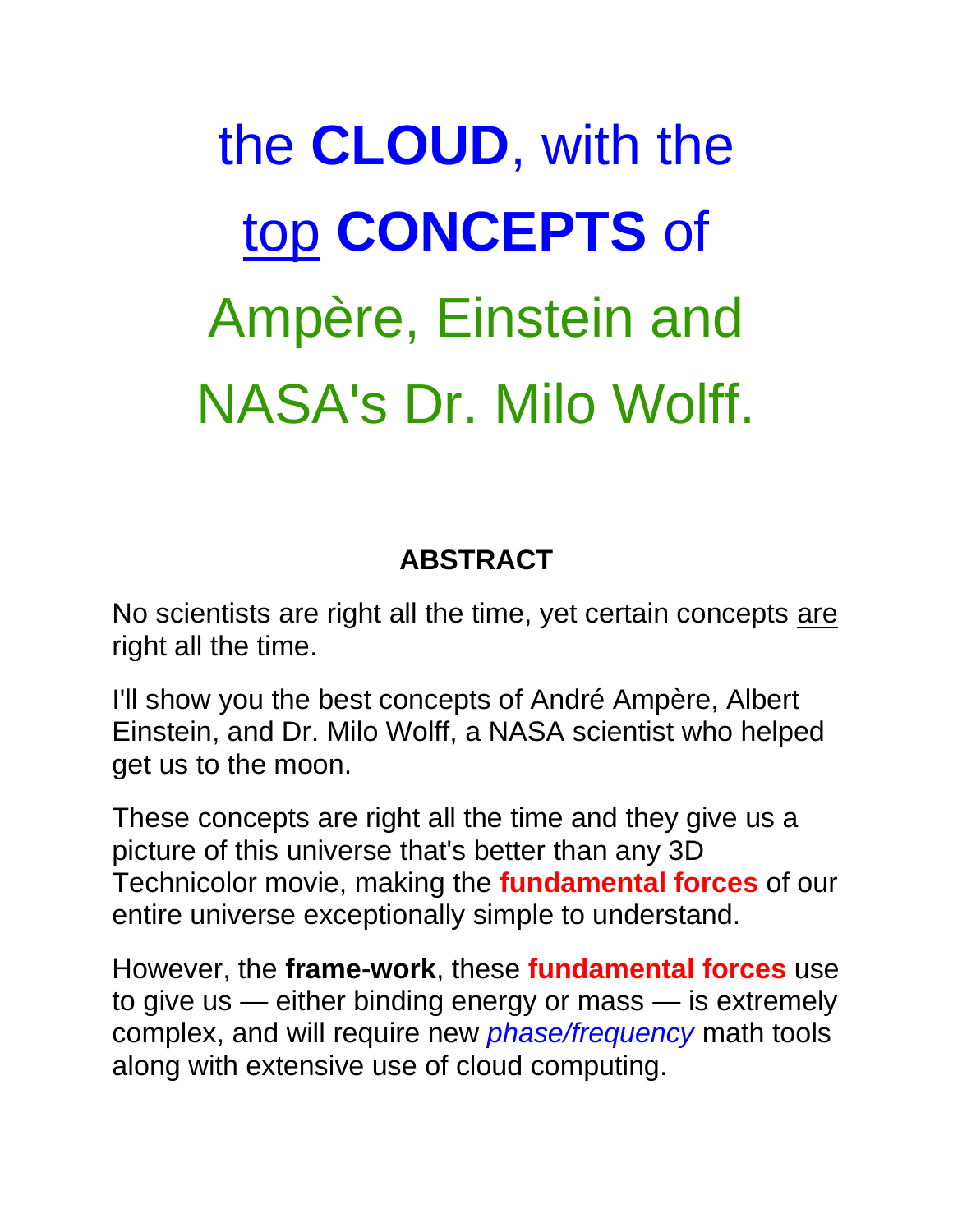\* end of Abstract \*

In the 1820s, André M. Ampère took two batteries and connected each to a long wire, with both wires parallel to each other. When the current went the same direction through both wires, the wires attracted. When Ampère reversed one of the batteries and the current went through the wires in opposite directions, then the wires repelled each other.

The unit of electrical current, the Amp, was named after Ampère for this simple discovery - relating the magnetic field **directly** and **SIMPLY** to the **movement** (current) producing it.

This *fundamental* basic **simplicity** of Ampère's Law using **no** *plus or minus charges or north and south poles* — is now totally obscured by the more complicated math and rules of the Faraday-Maxwell field theory, coming half a century after Ampère, that must use **imaginary** *plus and minus charges and north and south poles*.

What makes Ampère's concept so important is the fact that this law — for spinning electrons — is also the law for the fundamental forces between all these spinning entities we know exist in both our macrocosm and microcosm.

For almost two centuries the science establishment failed to realize that Ampère's Law **unified** electrostatic and electromagnetic fields.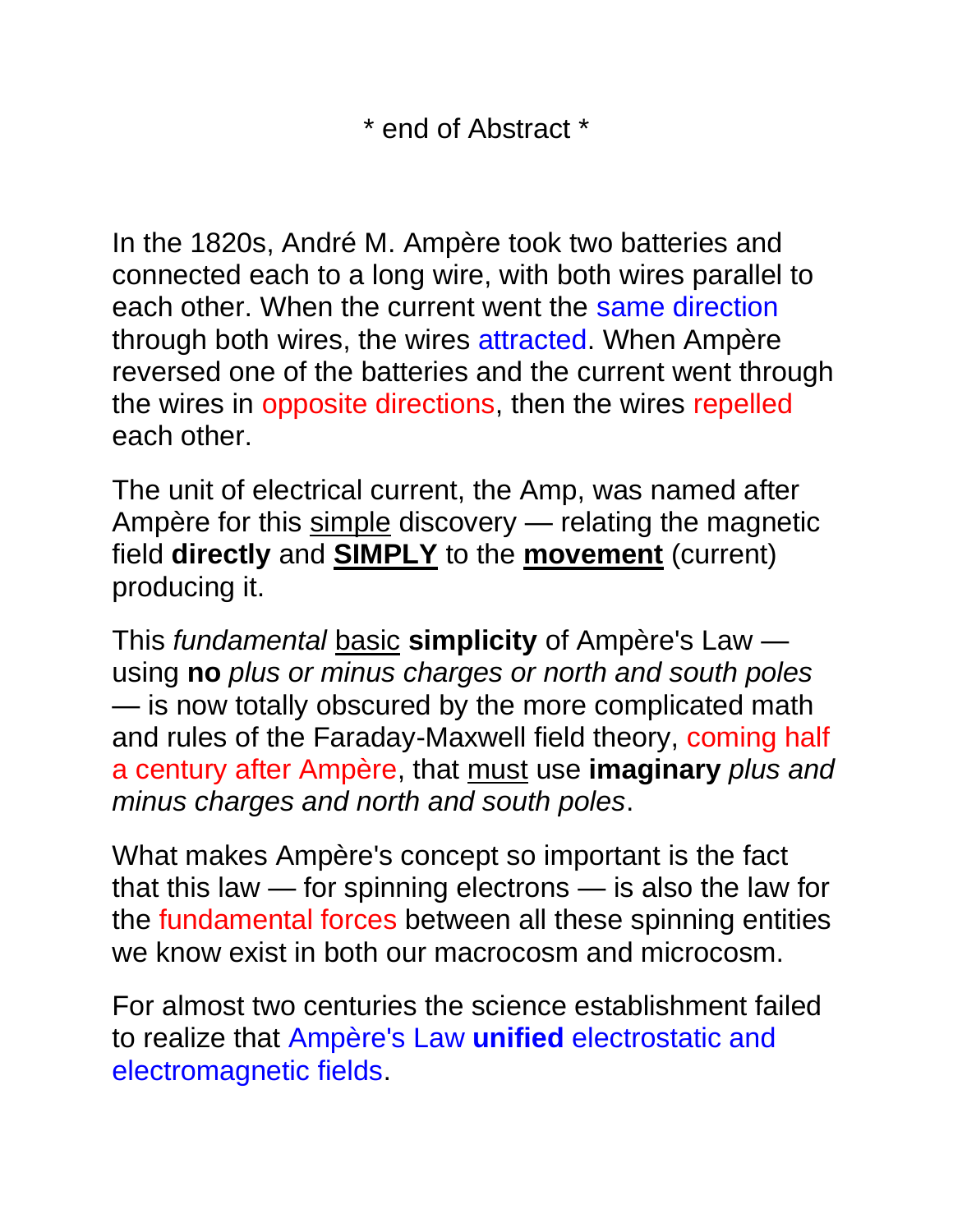They also missed the extremely important fact that Ampère's concept is a **Fundamental Law**.

A full page (page 29) on 1-18-1967 in the **New York Times** *Sunday Book Review Section* is about my publication, back in 1966. In that I showed: Ampère's Law was the reality, and *it beat thinking in terms of FIELD Theory's — unreliable and imaginary — plus and minus charges and/or north and south poles*.*[1966.html](http://www.rbduncan.com/1966.html)*

Here's Ampère's 1825 Law revised: all these spinning entities — moving or spinning — on parallel paths in the same direction (in-phase) **ATTRACT**. Similar entities moving or spinning — on parallel paths in opposite directions (out-of-phase) **REPEL**.

This is a fundamental force law; that's why it's so important: it also shows us **why** we have Einstein's Cosmological Constant, another extremely important concept.

Einstein has to be given credit for seeing this Cosmological Constant repulsive force density holding all the stars apart in the macrocosm.

Einstein's Cosmological Constant repulsive force density is in the microcosm too. This becomes apparent if we enlarge an electron to the size of a pin-head, then the inner-most electron in a molecule will be as far from the nucleus as the fortieth floor of a tall building is from the street below.

Einstein knew this!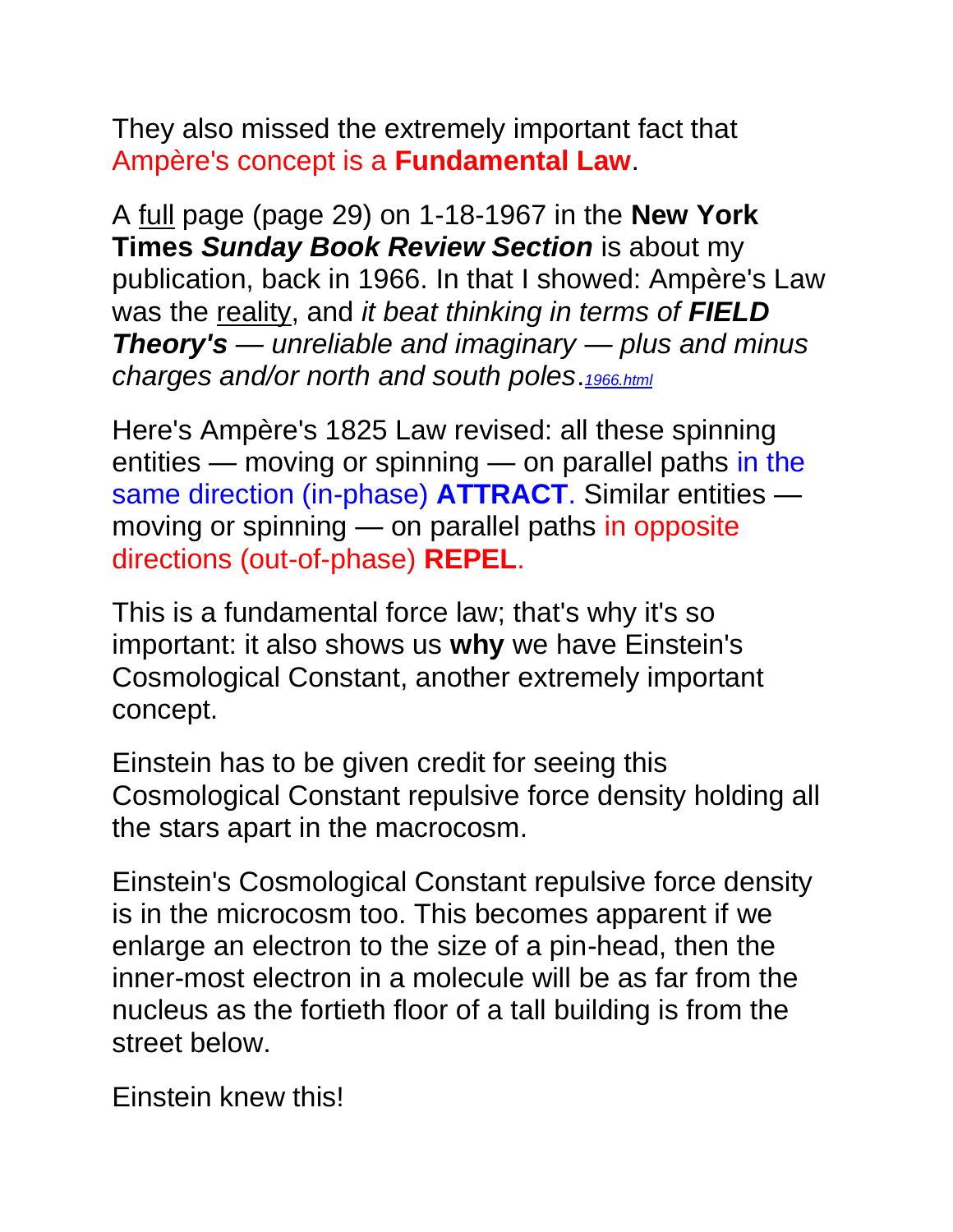This is why Einstein tried to unify the forces, because he knew then that the same fundamental forces existed between all these spinning items in **both** micro and macro worlds — or there wouldn't be all this tremendous amount of Einstein's Cosmological Constant repulsive force density in **both** microcosm and macrocosm.

What Einstein failed to see was that his Cosmological Constant repulsive force density — in the macrocosm was also giving us our spacetime.

Spacetime is another of Einstein's important concepts.

Our ancestors have given us too many false scientific beliefs that have to be overcome.

One of these is **space** and the other is **time**.

Einstein proved to the world — with a lot of help from Hermann Minkowski in math, and Minkowski contacting the right people — that both **space** and **time** change with a change in speed or mass, but the spacetime interval remains a constant.

Look up *spacetime interval*.

In special relativity the spacetime interval is the hypotenuse of a right triangle that never changes, while the other two sides — **space** and **time** — do indeed change.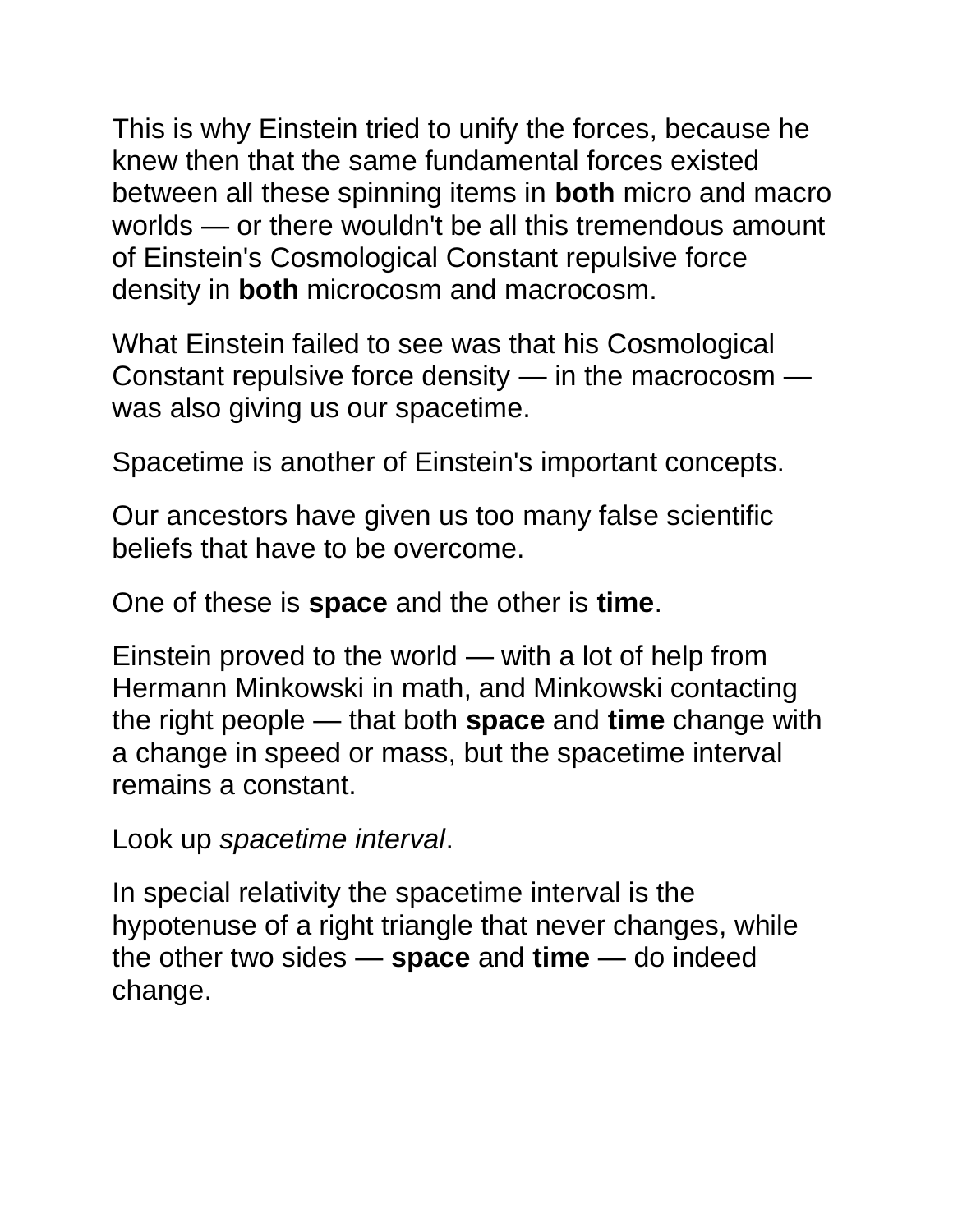We also know that when we look through the Hubble telescope through space, then we are also looking back through time.

So, scientists today are fairly certain what we have out there is really — one thing — spacetime.

Why do we see it as two things, space and time?

It's because when we see it as pure space then we are completely losing sight of all the spin, and precession over time, all this spin causes.

Our galaxy, to us in our spacetime realm, seems frozen in time: we totally miss all its *precessing*.

Yet this *precessing* — to make one full *precessing* cycle, to appear more like a sphere — gives the *resonance* reason for Wolff's **scalar** *resonance*, or what we see as nature's preferred size, in both micro and macro spacetime realms, and this is certainly the reason the iron molecule is the preferred **scalar** molecular *resonance* after fission or fusion energy: what **scalar** *resonances* have in common is that their *in-phase binding* to the surroundings equals their internal *in-phase binding*.

The Earth is a **scalar** *resonance* — at this particular **scalar** resonance frequency humans are tuned to — in which its *in-phase binding* gravitational force is equal to its *in-phase binding* (to the surrounding stars) inertial force.

Milo Wolff has shown that, at this **scalar** *resonance* frequency — energy in has to equal energy out.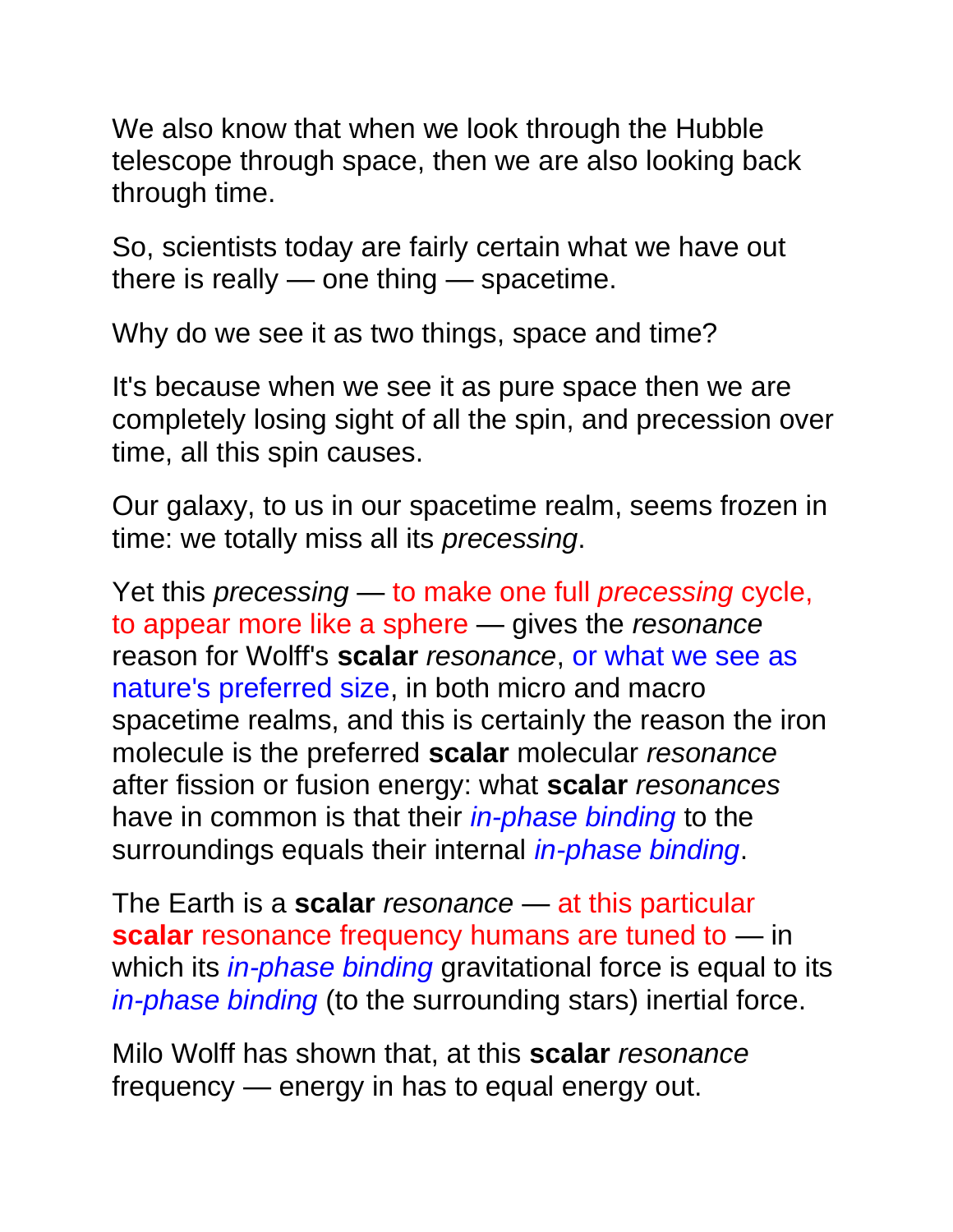**Simplification** can start right now with NASA scientist Dr. Milo Wolff's **scalar**, spinning, *standing wave* approach to everything we note as spinning in both micro and macro realms of our entire universe.

Milo used the term **scalar** to indicate these compact, spinning things (*standing waves*) — keeping the same mass/energy ratio intact — in both the micro and macro worlds.

It's really NASA scientist Dr. Milo Wolff's (*Wave Structure of Matter*) frequency universe — all throughout micro and macro worlds — in which the forces are produced via the **phase** between all these spin frequencies.

This frequency aspect of our universe all throughout that Milo Wolff saw — is not that apparent, so we entirely missed it: this is the reason we missed the supreme importance of **phase** between all these spin frequencies being the **key** to what is really going on in this entire universe.

It's a universe of Dr. Milo Wolff's **scalar**, spinning, *standing wave* entities all throughout microcosm and macrocosm, whose spins **all obey** Ampère's simple phase law: **scalar** entities (solids) are created between attractive force, **in-phase** concentric binding of spin frequencies or harmonics thereof.

And then we have the opposite of **SCALAR**.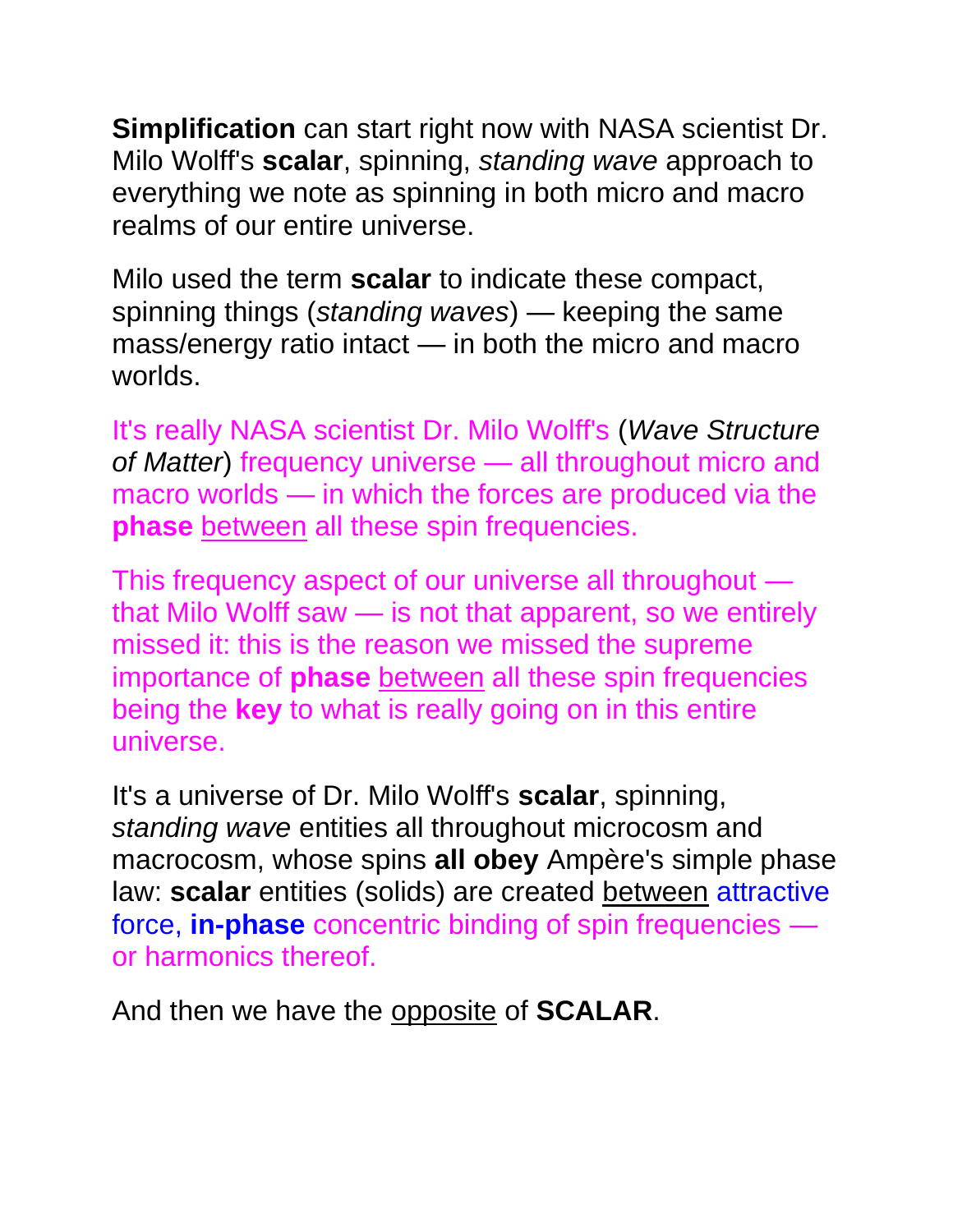**SPACETIME** (Einstein's Cosmological Constant type repulsive force or space) which is produced between **outof-phase** spin frequencies.

This brings us to a major problem that Einstein warned us about in 1954, and to the necessity of using CLOUD computing.

Einstein said in 1954 "I consider it quite possible that physics cannot be based on the field concept, i.e., on continuous structures. In that case, nothing remains of my entire castle in the air, gravitation theory included, [and of] the rest of **modern physics**."

I've shown now — for many decades — the many reasons field theory fails. I'll show one in this paper; it has to do with the two distinct types of binding we know exist: sigma and pi bonding.

Remember, this is only one reason — out of many (E PLURIBUS UNUM) — that field theory fails.

A polar, in-phase bond — between two *similar* entities spinning the same direction and same frequency on the same, exact spin axis — can only be one strength.

However, these same entities can be spinning together spin-up and spin-down and bind with different strength, weaker attractions with only their closest sides in-phase: electrons bind this way to give us the various colors of light that we see.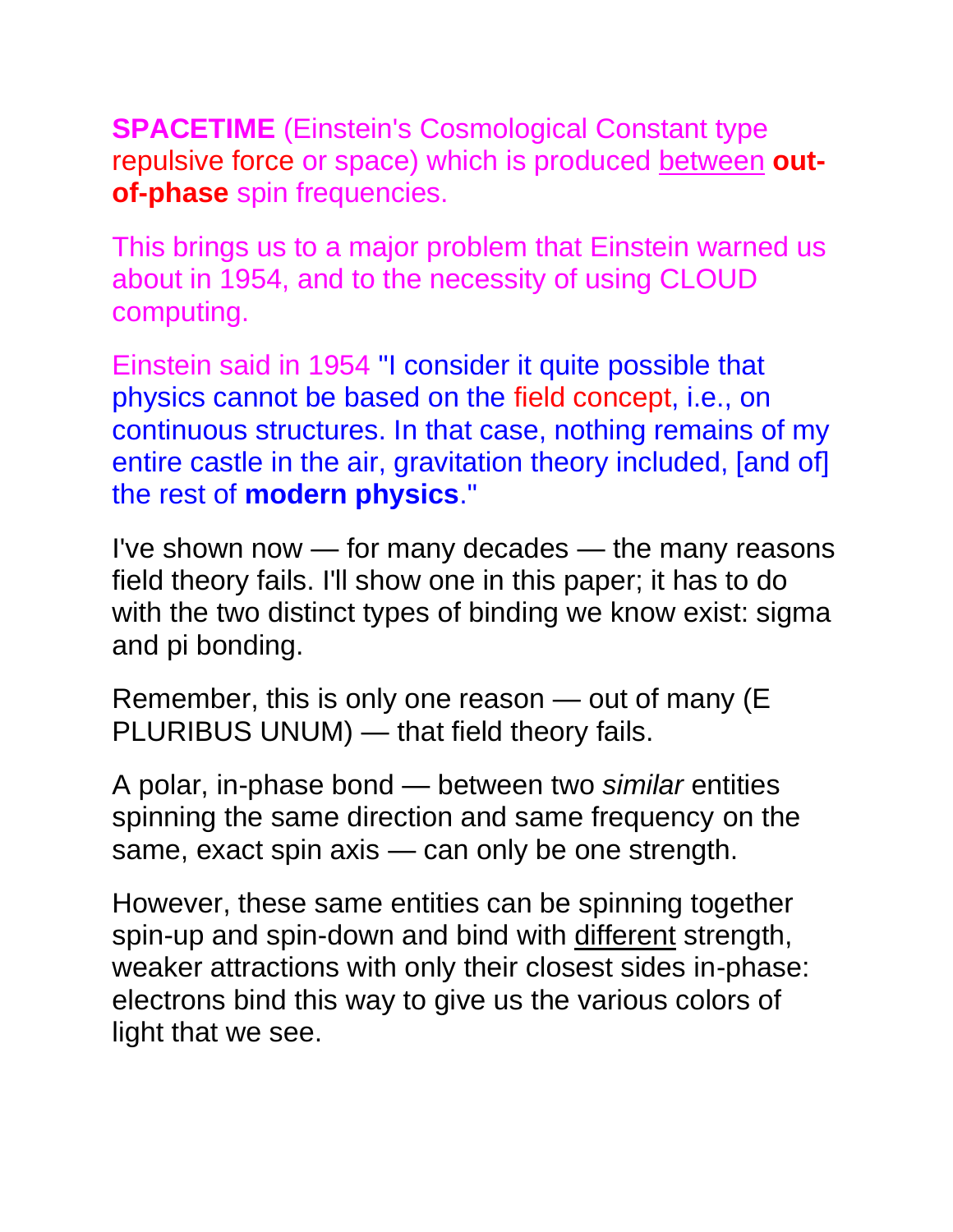All energy is derived from binding, so how can a single field — exactly the way it's being done today — show the energy derived via this one strong type and various weak types of bindings?

We do get energy quanta from both these types of binding.

Where you want to express one exact frequency, then field theory may work well, but a good portion of the time, as Einstein warned, field theory is simply **not accurate!**

Those who have read my papers already know, that where gravitational force is one exact frequency, Dark Matter attraction is not.

And if humans want to live longer than the dinosaurs lived, then humans must leave this earth and venture into areas where Dark Matter attraction matters, and where field theory is worthless.

This is only *one example* of why Einstein was right, about field theory, in 1954.

The exact FRAME-WORK for these fundamental forces will be extremely complicated. Field theory will be almost worthless to us in this effort. We will also need CLOUD computing in figuring this all out.

We are not now even at the beginning of what we have to do.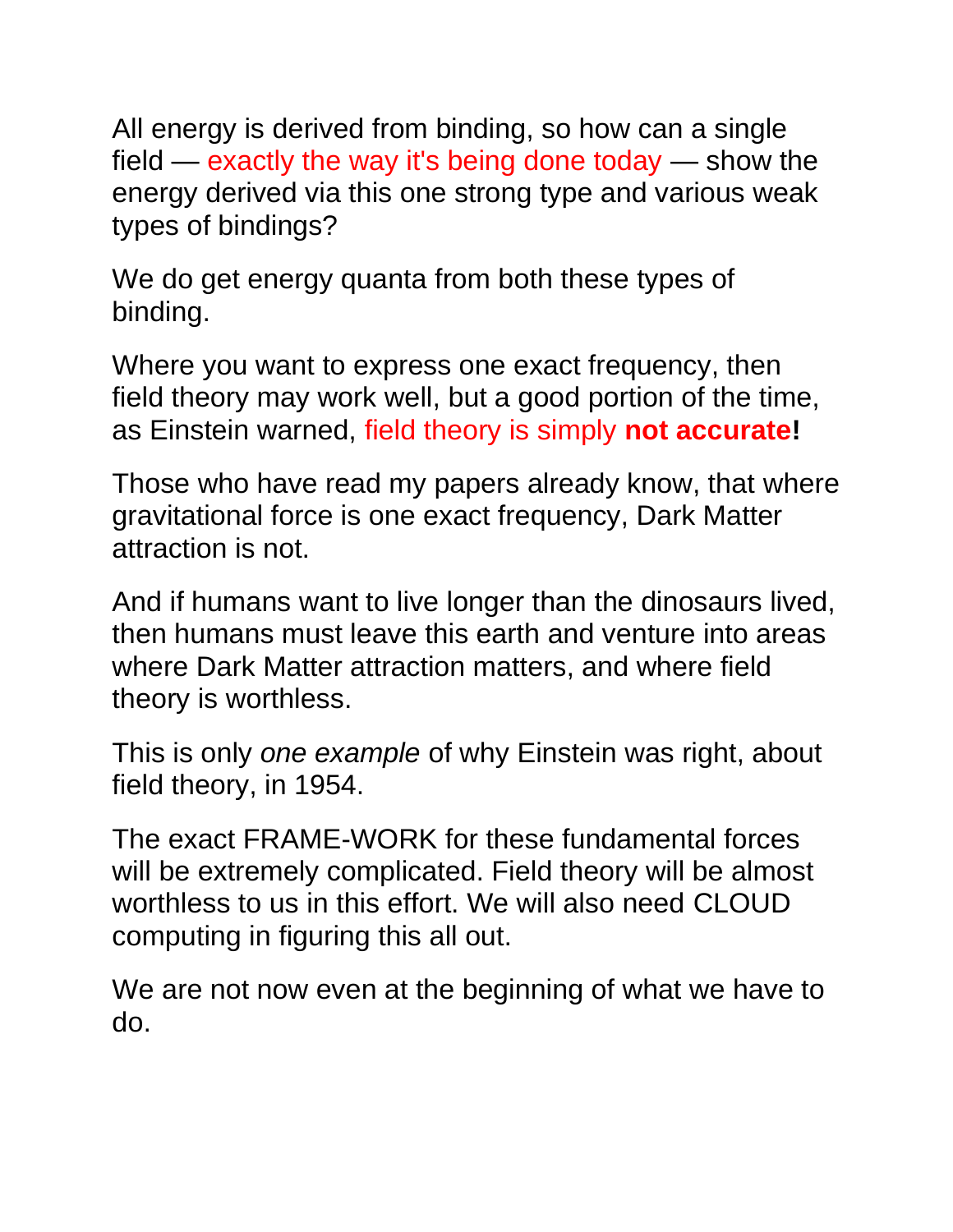But at least we are at the beginning of the end of all this field theory based mythology, that the majority today believe is science.

THIS PAGE in htm: - *<http://amperefitz.com/simple.htm>*

Also, THIS PAGE in Word: - *<http://amperefitz.com/simple.doc>*

And THIS PAGE in Adobe pdf: - *<http://amperefitz.com/simple.pdf>*

FIELD THEORY in html: - *<http://amperefitz.com/fieldtheory.html>*

Also, FIELD THEORY in Word: *<http://amperefitz.com/fieldtheory.doc>*

And FIELD THEORY in Adobe pdf: *<http://amperefitz.com/fieldtheory.pdf>*

The field theory paper was taken from the larger 3 Beliefs Paper.

3 Beliefs in htm: - *<http://amperefitz.com/3beliefs.htm>*

Also, 3 Beliefs in Word: - *<http://amperefitz.com/3beliefs.doc>*

And 3 Beliefs in Adobe pdf: - *<http://amperefitz.com/3beliefs.pdf>*

Also, see *[DPFJr](http://amperefitz.com/DPFJr)*

An Important Matter seen by Crichton in htm: - *[crichton.htm](http://amperefitz.com/crichton.htm)*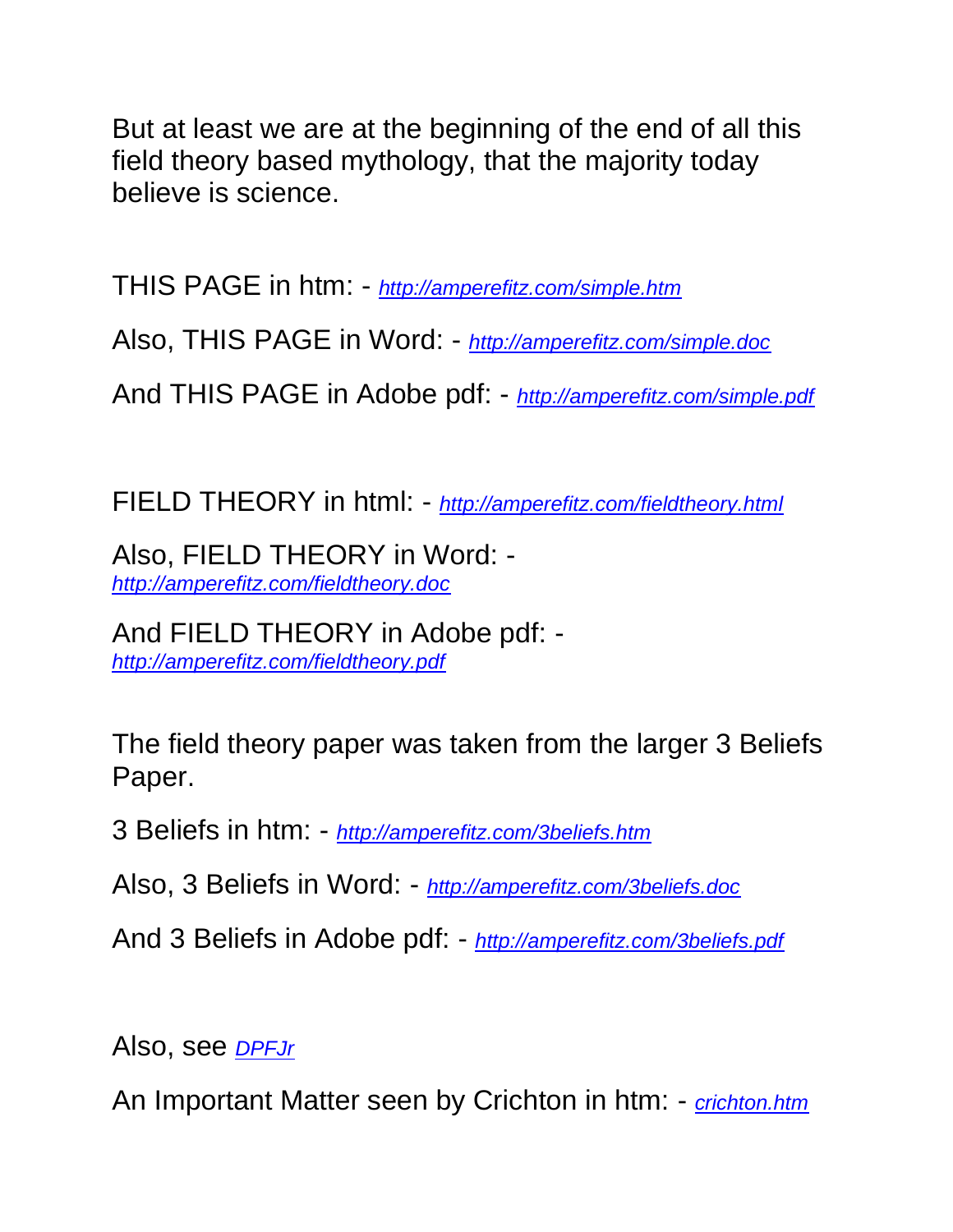Also, Crichton in Word: - *[crichton.doc](http://amperefitz.com/crichton.doc)*

And also, Crichton in Adobe pdf: - *[crichton.pdf](http://amperefitz.com/crichton.pdf)*

P.S.

To keep this page short, I had to leave out many more interesting things, but you will have to click on the following links and spend a lot more time reading to see those.

*For the LATEST Click: [http://www.amperefitz.com](http://www.amperefitz.com/)*

*or [http://www.rbduncan.com](http://www.rbduncan.com/) which was really the very first web page showing us what was actually going on in our universe.*

*And of course - click this following link: <http://www.rbduncan.com/toprule1.htm>*

*AND 4 Decades of Fitz's papers:*

*[4 Decades of writings of Daniel P. Fitzpatrick Jr.](http://www.rbduncan.com/4.decades.htm)* 

Anyone may copy and paste this complete presentation to their web page providing they paste it in its entirety.

To paste any of my pages to your desktop in their entirety, FREE, do as follows.

1. Right click *link* of page.